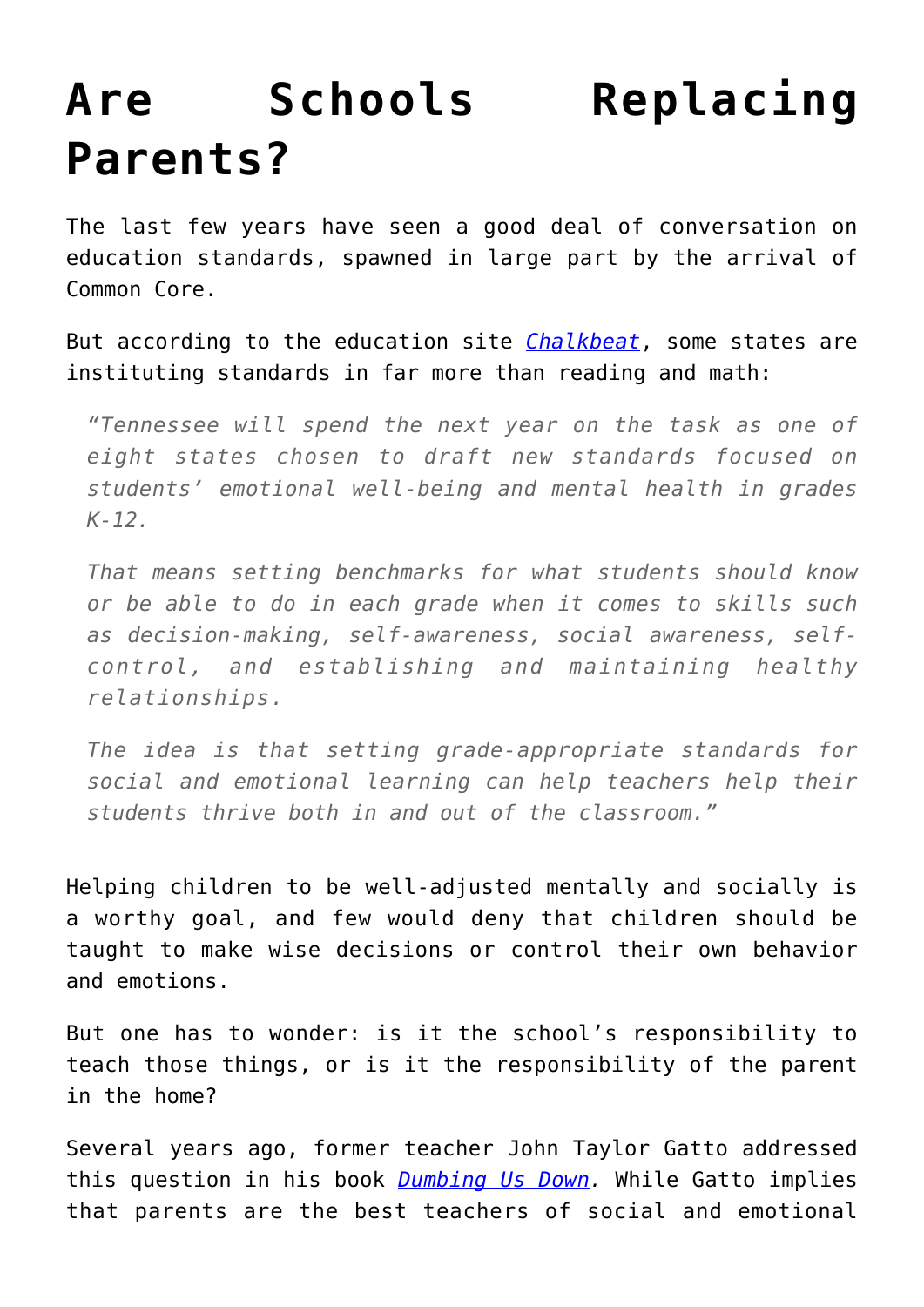learning, he also notes that it is difficult for parents to follow through and fulfill their role in this area, largely because the education system has declared themselves the experts in raising children:

*"[N]o large-scale reform is ever going to work to repair our damaged children and our damaged society until we force open the idea of 'school' to include family as the main engine of education. If we use schooling to break children away from parents – and make no mistake, that has been the central function of schools since John Cotton announced it as the purpose of the Bay Colony schools in 1650 and Horace Mann announced it as the purpose of Massachusetts schools in 1850 – we're going to continue to have the horror show we have right now.*

*The 'Curriculum of Family' is at the heart of any good life. We've gotten away from that curriculum – it's time to return to it. The way to sanity in education is for our schools to take the lead in releasing the stranglehold of institutions on family life, to promote during schooltime confluences of parent and child that will strengthen family bonds."*

Is Gatto correct in his assessment? Would we see more success in reforming the education system if we centered schooling around the family?

Furthermore, are we encouraging parents not to fulfill their role in training their children because schools are doing it for them?

—

*Dear Readers,*

*Big Tech is suppressing our reach, refusing to let us advertise and squelching our ability to serve up a steady*